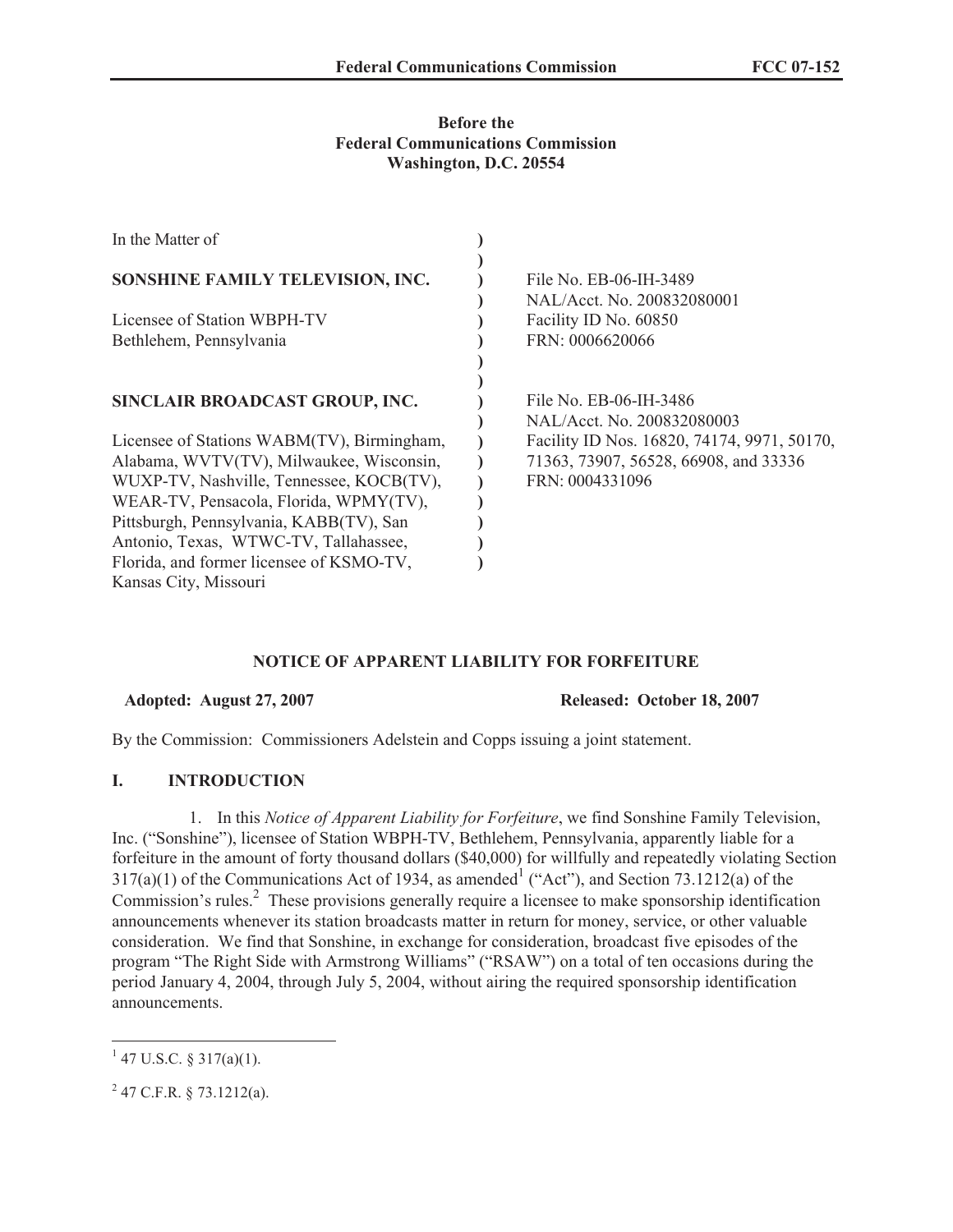2. We also find Sinclair Broadcast Group, Inc. ("Sinclair"), ultimate parent of the licensees of Stations WABM(TV), Birmingham, Alabama, KSMO-TV, Kansas City, Missouri, WVTV(TV), Milwaukee, Wisconsin, WUXP-TV, Nashville, Tennessee, KOCB(TV), WEAR-TV, Pensacola, Florida, WPMY(TV), Pittsburgh, Pennsylvania, KABB(TV), San Antonio, Texas, and WTWC-TV, Tallahassee, Florida,<sup>3</sup> apparently liable for a forfeiture in the amount of thirty-six thousand dollars (\$36,000) for willfully and repeatedly violating Section 73.1212(d) of the Commission's rules.<sup>4</sup> That section provides that whenever a licensee is furnished with "any film, record, transcription, talent, script or other material or service . . ." for use in connection with the broadcast of political matter or the discussion of a controversial issue of public importance, the licensee must make sponsorship announcements identifying the party or parties furnishing the materials or services. We find that the above-captioned Sinclair stations broadcast an episode of the program "America's Black Forum," ("ABF") entitled "2004 Election Countdown," on September 11 or 12, 2004, without airing the sponsorship identification announcements required by this section.

#### **II. BACKGROUND**

#### **A. Sponsorship Identification Law**

3. Section  $317(a)(1)$  of the Act and Section  $73.1212(a)$  of the Commission's rules establish the general obligation of a broadcast station to air sponsorship identification announcements whenever any "money, service or other valuable consideration" is paid or promised to the station for the broadcast of program material. Specifically, Section 317(a)(1) provides:

> All matter broadcast by any radio station for which any money, service or other valuable consideration is directly or indirectly paid, or promised to or charged or accepted by, the station so broadcasting, from any person, shall, at the time the same is so broadcast, be announced as paid for or furnished, as the case may be, by such person: *Provided*, That "service or other valuable consideration" shall not include any service or property furnished without charge or at a nominal charge for use on, or in connection with, a broadcast unless it is so furnished in consideration for an identification in a broadcast of any person, product, service, trademark, or brand name beyond an identification which is reasonably related to the use of such service or property on the broadcast.<sup>5</sup>

4. Section 73.1212(a) of the Commission's rules implements Section 317(a)(1) of the Act. Section 73.1212(a) of the Commission's rules states:

> When a broadcast station transmits any matter for which money, service, or other valuable consideration is either directly or indirectly paid or promised to, or charged or accepted by such station, the station, at the time of the broadcast, shall announce:

<sup>&</sup>lt;sup>3</sup> Sinclair is the ultimate parent of the respective television station licensees Birmingham (WABM-TV) Licensee, Inc; WVTV Licensee, Inc; WUXP Licensee, LLC; KOCB Licensee, LLC; WEAR Licensee, LLC; WCWB Licensee, LLC; KABB Licensee, LLC; and WTWC Licensee, LLC. KSMO-TV was licensed to a Sinclaircontrolled entity at the time of the relevant broadcasts.

 $4$  47 C.F.R. § 73.1212(d).

 $5$  47 U.S.C. § 317(a)(1).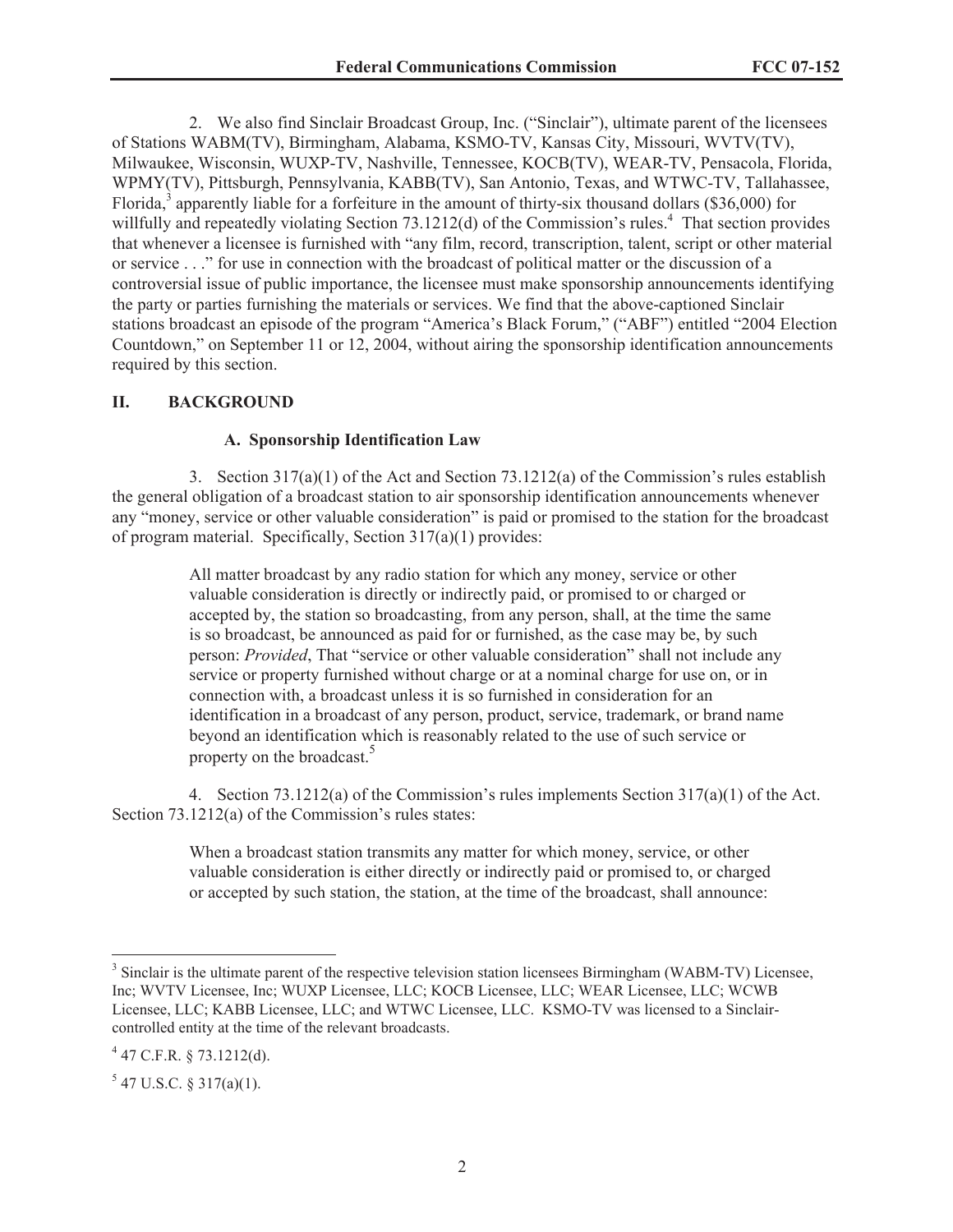(1) That such matter is sponsored, paid for, or furnished, either in whole or in part, and

(2) By whom or on whose behalf such consideration was supplied: *Provided, however,* That "service or other valuable consideration" shall not include any service or property furnished without or at a nominal charge for use on, or in connection with, a broadcast unless it is so furnished in consideration for an identification of any person, product, service, trademark, or brand name beyond an identification reasonably related to the use of such service or property on the broadcast.<sup>6</sup>

The proviso components of Section 73.1212(a)(2) and of Section 317(a)(1) of the Act exempt stations from making sponsorship announcements in certain circumstances, but these provisos do not apply when the consideration paid or promised to a station is in the form of "money." The Commission has noted that the sponsorship identification rules are "grounded in the principle that listeners and viewers are entitled to know who seeks to persuade them" and has warned that it would take enforcement action against broadcast stations and cable operators that did not comply with its rules.<sup>7</sup>

5. The sponsorship identification rules impose upon broadcast licensees a greater obligation of disclosure in connection with political material and program matter treating controversial issues. The Commission has noted that, particularly in the case of such programming, audience members are "entitled to know when the program ends and the advertisement begins."<sup>8</sup> Thus, while the provisos to Section 317(a)(1) of the Act and Section 73.1212(a) of our rules provide generally that no sponsorship identification announcement is necessary if broadcast-related materials or services are supplied to a station free of charge or at a nominal charge, Section 317(a)(2) authorizes the Commission to require sponsorship announcements for any materials or services that are furnished for use in political or controversial issue programming without regard to whether they were provided at no charge or at a nominal charge.<sup>10</sup> The Commission has exercised this authority in adopting Section 73.1212(d), which

8 *See* Richard Kielbowicz and Linda Lawson, "Unmasking Hidden Commercials in Broadcasting: Origins of the Sponsorship Identification Regulations, 1927-1963," 56 Fed. Comm. L. J. 329 at 344 n.80 (2004), *citing* FCC, Public Service Responsibility of Broadcast Licensees, 47 (1946); *Commission Reminds Broadcast Licensees, Cable Operators and Others of Requirements Applicable to Video News Releases and Seeks Comment on the Use of Video News Releases by Broadcast Licensees and Cable Operators*, Public Notice, 20 FCC Rcd 8593 (2005) ("*2005 Public Notice*").

9 *See* paras. 3-4, *supra.*

<sup>10</sup> Section 317(a)(2), 47 U.S.C. § 317(a)(2), provides that:

Nothing in this section shall preclude the Commission from requiring that an appropriate announcement shall be made at the time of the broadcast in the case of any political program or any program involving the discussion of any controversial issue for which any films, records, transcriptions, talent, scripts, or other material or service

(continued….)

<sup>&</sup>lt;sup>6</sup> 47 C.F.R. § 73.1212. The Commission's rules also contain additional requirements designed to implement and provide greater specificity for the other requirements in Section 317. Section 76.1615 establishes many of these requirements for cable operators under certain circumstances.

<sup>7</sup> *See, e.g.*, *Commission Reminds Broadcast Licensees, Cable Operators and Others of Requirements Applicable to Video News Releases and Seeks Comment on the Use of Video News Releases by Broadcast Licensees and Cable Operators*, Public Notice, 20 FCC Rcd 8593-94 (2005) ("*2005 Public Notice*").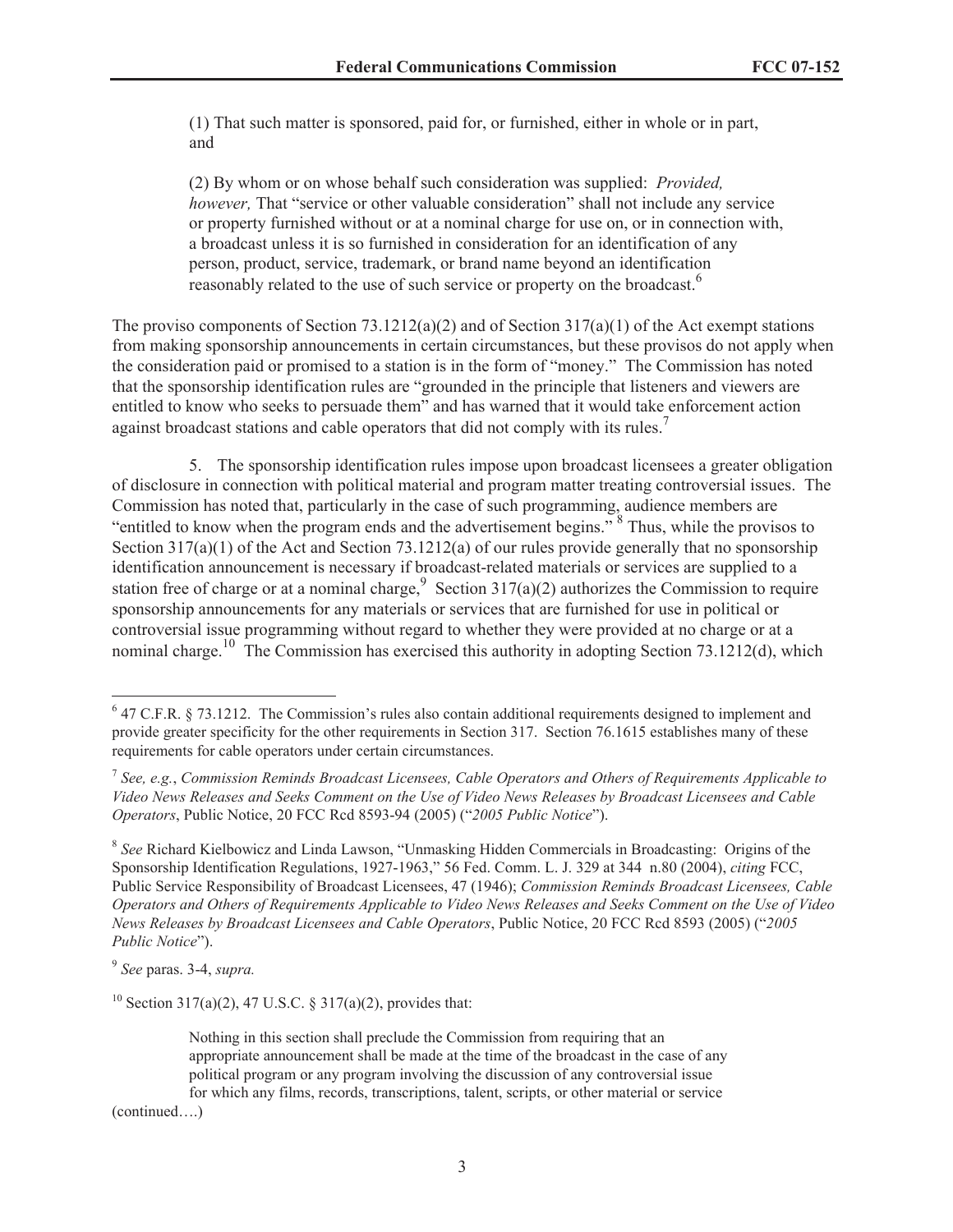provides:

In the case of any political broadcast matter or any broadcast matter involving the discussion of a controversial issue of public importance for which any film, record, transcription, talent, script, or other material or service of any kind is furnished, either directly or indirectly, to a station as an inducement for broadcasting such matter, an announcement shall be made both at the beginning and conclusion of such broadcast on which such material or service is used that such film, record, transcription, talent, script, or other material or service has been furnished to such station in connection with the transmission of such broadcast matter: *Provided, however,* That in the case of any broadcast of 5 minutes' duration or less, only one such announcement need be made either at the beginning or conclusion of the broadcast.  $\frac{11}{11}$ 

6. The Commission applies the same standard for determining whether a broadcast matter involves "a controversial issue of public importance" as it applied under the fairness doctrine.<sup>12</sup> "[G]iven the limitless number of potential controversial issues and the varying circumstances in which they might arise," the Commission approaches this determination on a case-by-case basis.<sup>13</sup> Consistent with the First Amendment, the Commission relies heavily on licensees' editorial judgment, and the scope of its review is limited to determining whether a licensee has acted reasonably and in good faith in determining whether material is or is not subject to the special disclosure rule for matter involving controversial issues of public importance.<sup>14</sup> The inducement component of the rule is satisfied whenever material is provided to a broadcaster at no or nominal charge.<sup>15</sup>

# **B. Free Press Complaint and Investigations**

7. In early January 2005, Free Press and several thousand other complainants wrote requesting that the Commission investigate alleged payola violations involving Armstrong Williams ("Williams"). The complaints, citing national news reports, contended that Williams was paid by the (Continued from previous page)

> of any kind have been furnished, without charge or at a nominal charge, directly or indirectly, as an inducement to the broadcast of such program.

<sup>11</sup> 47 C.F.R. § 73.1212(d). The Commission's rules also contain additional requirements designed to implement and provide greater specificity for the other requirements in Section 317. Section 76.1615 establishes many of these requirements for cable operators under certain circumstances.

<sup>12</sup> *Amendment of Commission's Sponsorship Identification Rules*, 52 FCC 2d 701, 710 (1975).

<sup>13</sup> *The Handling of Public Issues Under the Fairness Doctrine and the Public Interest Standards of the Communications Act*, 48 FCC 2d 1, 11-12 (1974)("*1974 Fairness Report"*).

<sup>14</sup> *Id.* at 11.

<sup>15</sup> *Westinghouse B'casting Co.,* 40 FCC 28, 29 (1958) ("it is obvious that the material furnished by the [program's producer], at considerable cost to it and no cost to the stations, was made available by that association with the expectation or hope that it would be presented by the stations to which it was supplied, …--i.e., as an *inducement* to the stations to present this particular material. Conversely, the station was induced to present portions of the particular material by the fact that it was made available gratis."); *Gaylord B'casting Co*., 67 FCC 2d 25 (1977). *See also Announcement of Sponsored Programs*, 28 Fed. Reg. 4707, 4715 (May 10, 1963) (rejecting contention that proposed case illustration  $35(c)$  "was misleading in that it permits the conclusion that whenever material involving controversial issues of public importance is supplied to a station free of charge, the use of any portion of such material in a news program would require an announcement as to its source").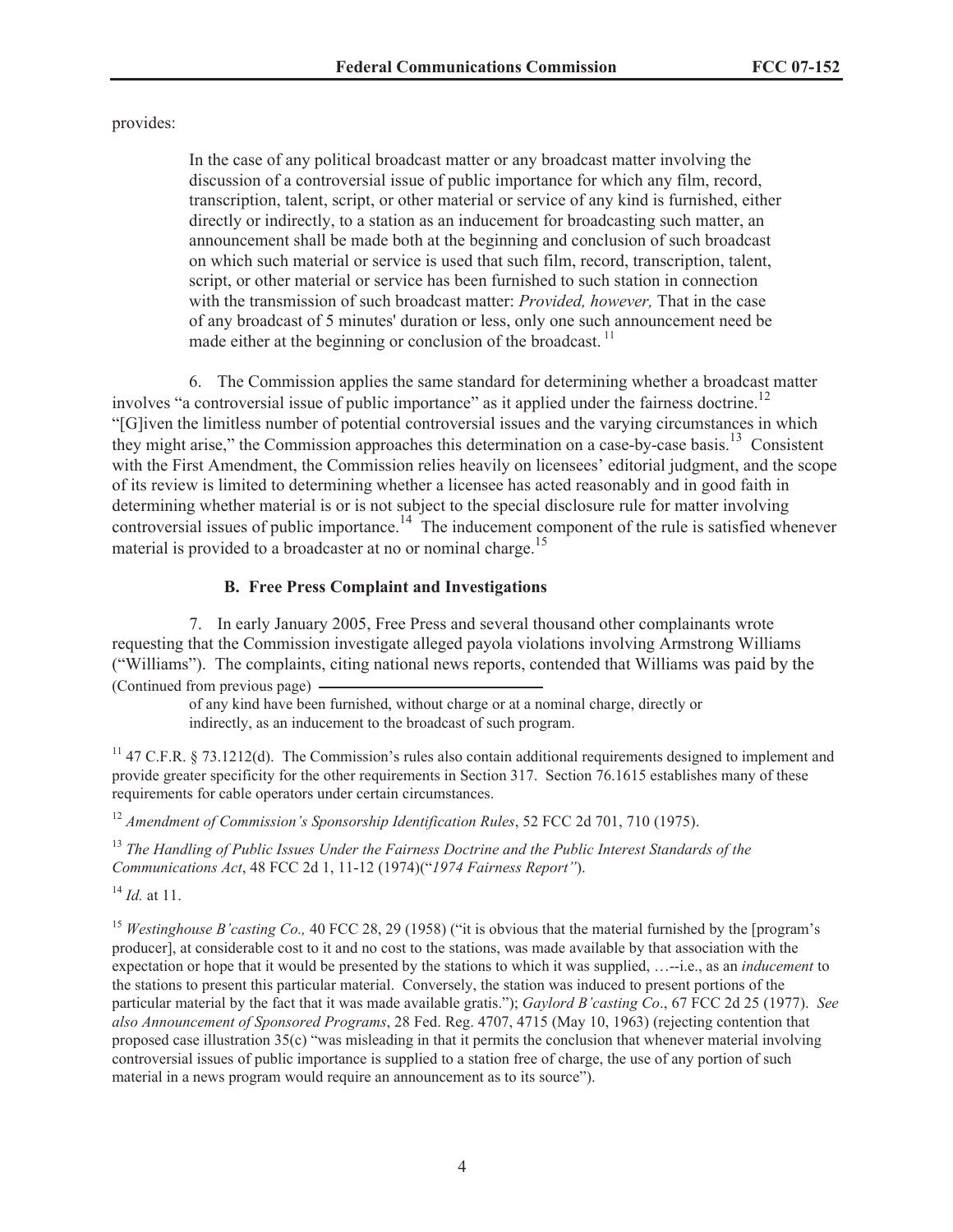Department of Education ("DoEd") to promote the No Child Left Behind Act ("NCLB") in broadcast programming that he produced or in which he appeared without disclosing that fact to viewers or to the stations involved. Many of the complaints identified numerous broadcast stations reported to have aired such NCLB-related programming, which included the show "The Right Side with Armstrong Williams."

8. On February 14, 2005, the Enforcement Bureau ("Bureau") issued letters of inquiry to Armstrong Williams' media company, Graham Williams Group ("GWG"), and to public-relations firm Ketchum, Inc. ("Ketchum").<sup>16</sup> Ketchum was the prime contractor with DoEd in connection with that department's campaign to promote NCLB and GWG was a subcontractor of Ketchum's in that endeavor. The *LOIs* directed the respondents to answer a number of questions and produce a variety of documents relevant to matters raised in the complaints. In their responses, GWG and Ketchum provided documentary and other evidence that included more than one-hundred hours of recorded programs containing NCLB advertisements or discussion and commentary concerning NCLB during episodes of RSAW, hosted by Williams, and during the program "America's Black Forum" ("ABF"), on which Williams appeared as a guest.<sup>17</sup>

9. After reviewing this evidence, the Bureau identified those episodes in which discussions of NCLB topics took place during the programs, but no sponsorship disclosures appeared to have been made. The Bureau thereafter issued further letters of inquiry to licensees named in the complaints or identified by Williams to determine, among other things, whether their stations aired such NCLB-related programming, as alleged, and if so, whether the stations disclosed the identity of the sponsor of such programming during their broadcasts. Sonshine and Sinclair were among the owners to which the Bureau directed a further *LOI*. 18

10. In its response, Sonshine denies that Station WBPH-TV aired ABF but acknowledges that the station aired five different episodes of RSAW entitled "What is Faith," "Year End Review," "Young Americans in Government,"<sup>19</sup> "National Security," and "On Point with Rod Paige," on a total of ten occasions during the period January 4, 2004, through July 5, 2004.<sup>20</sup> During these episodes Williams

<sup>&</sup>lt;sup>16</sup> See Letters from William Freedman, Deputy Chief, Investigations & Hearings Division, Enforcement Bureau, to Sinclair and Ketchum, dated February 14, 2005 ("*February 14th LOIs*").

<sup>&</sup>lt;sup>17</sup>See Letter from GWG to Kenneth M. Scheibel, Jr., Attorney, Investigations & Hearings Division, Enforcement Bureau, dated April 6, 2005 ("*GWG Response"*), and Letter from Ketchum to William D. Freedman, Deputy Chief, Investigations & Hearings Division, Enforcement Bureau, dated April 13, 2005 ("*Ketchum Response*").

<sup>&</sup>lt;sup>18</sup> See Letters from Benigno E. Bartolome, Jr., Deputy Chief, Investigations & Hearings Division, Enforcement Bureau, to Sonshine, dated November 7, 2006, and January 31, 2007 ("*November 7th LOI*" and "*January 31st LOI*"); Letter from Benigno E. Bartolome, Jr., Deputy Chief, Investigations & Hearings Division, Enforcement Bureau, to Sinclair, dated November 7, 2006 ("*November 7th LOI*"). By actions dated January 31, June 29, and July 23, 2007, the Bureau terminated its investigations of other stations, including certain of those owned by Sinclair, based on the licensees' denials, and the absence of any independent evidence disputing their denials, that they had aired any of the program material at issue on such stations.

 $19$  This episode was referred to in our LOI to Sonshine as entitled "Young Americans in Government," but that title actually describes only the second segment of the episode. The first segment was denominated "Profile of a Candidate." The title appearing at the beginning of the whole episode - "Profile of Candidate/Americans" - appears to be a composite of both segments' titles.

<sup>&</sup>lt;sup>20</sup> Specifically, Sonshine acknowledges that it aired the following episodes of RSAW over Station WBPH-TV: "What is Faith" aired on January 6, March 4, March 8, and April 30, 2004; "Year End Review" aired on January 4, (continued….)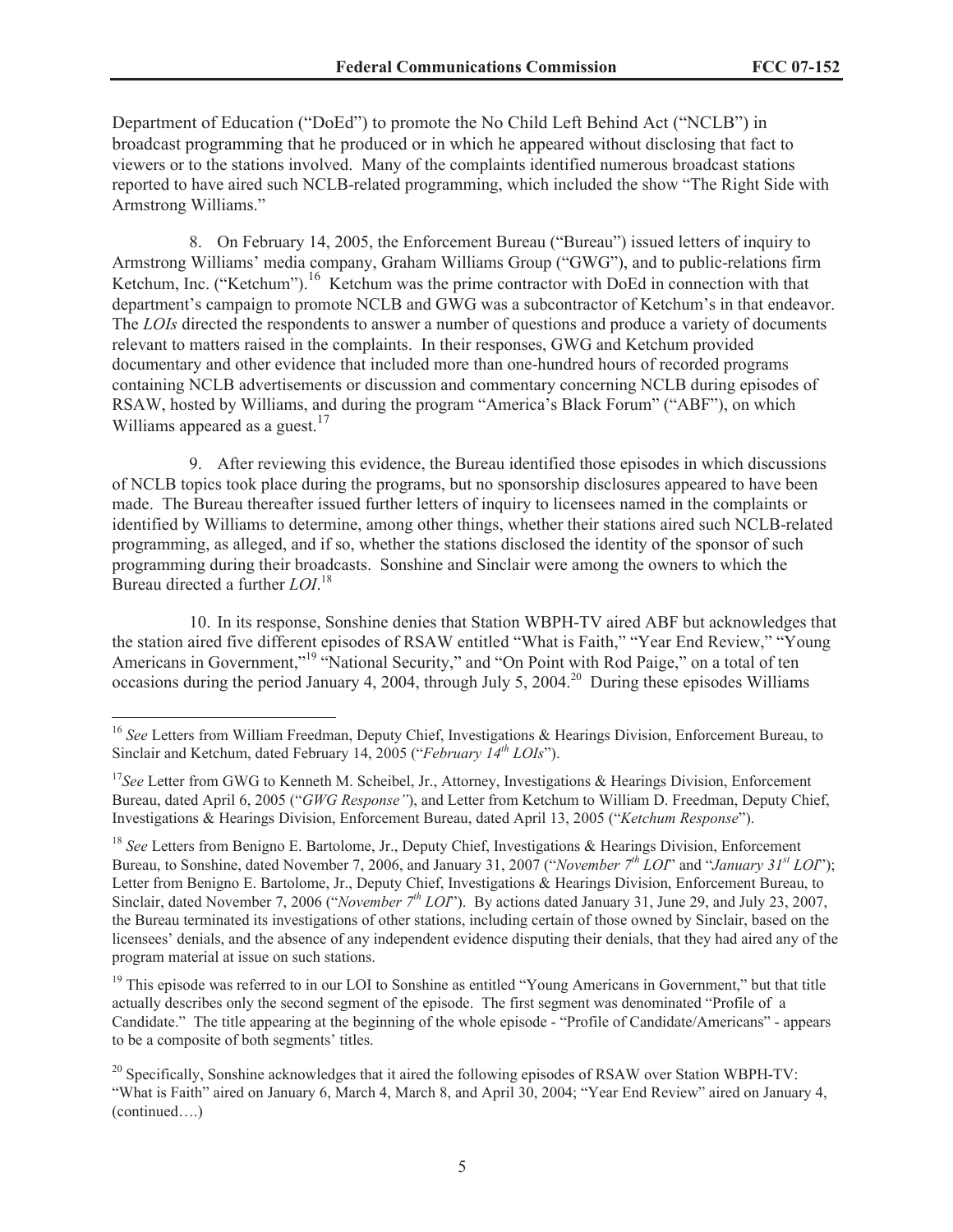discussed the NCLB program. Based on its inability to "produce actual records concerning these particular programs," Sonshine opines that "in all likelihood" its station aired them without including any sponsorship identification, because it believed no identification was necessary.<sup>21</sup> Sonshine acknowledges, however, that its agreement with Williams "call[ed] for payment of a nominal fee of \$100 to [it] for each broadcast," which Sonshine implies is not cognizable due to the allegedly modest amount involved.<sup>22</sup> Sonshine further claims that it was neither informed by GWG nor made aware that anyone else received or was promised consideration for the inclusion of any message intended for broadcast.<sup>23</sup> Thus, Sonshine argues that it had no basis on which to conclude that a sponsorship announcement was required for the programming. Finally, Sonshine contends that the broadcast presentations as a whole make clear that GWG was the material's sponsor in each case, and that its failure to include specific disclosures announcing that the program was "paid for" and/or "sponsored" by GWG was harmless.<sup>24</sup>

11. In its response, Sinclair denies that any of its stations aired RSAW but acknowledges that nine of its stations aired an episode of ABF entitled "2004 Election Countdown," taped September 8, 2004, during which Williams discussed the NCLB program.<sup>25</sup> Sinclair admitted that these stations aired this episode of ABF without including any sponsorship identification.<sup>26</sup> Sinclair argues, however, that no such identification was required. In this regard, Sinclair states that it neither received nor was promised any consideration for the material's broadcast. Rather, it states that its staff's decision to air such material reflected its own "independent and uncompensated decision."<sup>27</sup> Moreover, Sinclair asserts that it had no actual knowledge or any reason to believe that anyone had received or been promised consideration for inclusion of material in the program that it aired.<sup>28</sup> Sinclair concludes that "it simply did not know, and had no reason to know, that the program required any identification  $\ldots$ <sup>29</sup>

<sup>21</sup> *See March 23rd Response* at 2.

<sup>22</sup> *See id*.

<sup>23</sup> *See id.* at 4-5.

<sup>24</sup> *See March 23rd Response* at 2-3.

<sup>25</sup> See Letter from Sinclair to Benigno E. Bartolome, Jr., Deputy Chief, Investigations & Hearings Division, Enforcement Bureau, dated December 22, 2006 ("*Sinclair Response*").

<sup>26</sup> Specifically, Sinclair acknowledges that its stations aired the episode over its stations on the following respective dates: on September 11, 2004, on WABM(TV), WUXP-TV, WEAR-TV, KABB(TV), and KOCB(TV); and on September 12, 2004, on KSMO-TV, WVTV(TV), WPMY(TV) and WTWC-TV. *See id.* at 3-4.

<sup>27</sup> *Id.* at 4.

<sup>28</sup> *See id.*

<sup>29</sup> *Id.* at 5. Sinclair explains that it likened this donated program material to other "syndicated programming, such as reruns of shows like 'Seinfeld' and 'Friends,'" which are instances, it impliedly suggests, that do not trigger the rule's identification requirements. *Id.* at 4 n.8.

<sup>(</sup>Continued from previous page)

<sup>2004; &</sup>quot;Young Americans in Government" aired on January 5, 2004; "National Security" aired on April 23, 2004; and "On Point with Rod Paige" aired on March 19, April 12 and July 5, 2004. *See* Letters from Sonshine to Benigno E. Bartolome, Jr., Deputy Chief, Investigations & Hearings Division, Enforcement Bureau, dated December 22, 2006, March 2, 2007 and March 23, 2007 ("*Sonshine December 22nd Response,*" "*Sonshine's March 2nd Response*," and "*Sonshine's March 23rd Response,*" respectively).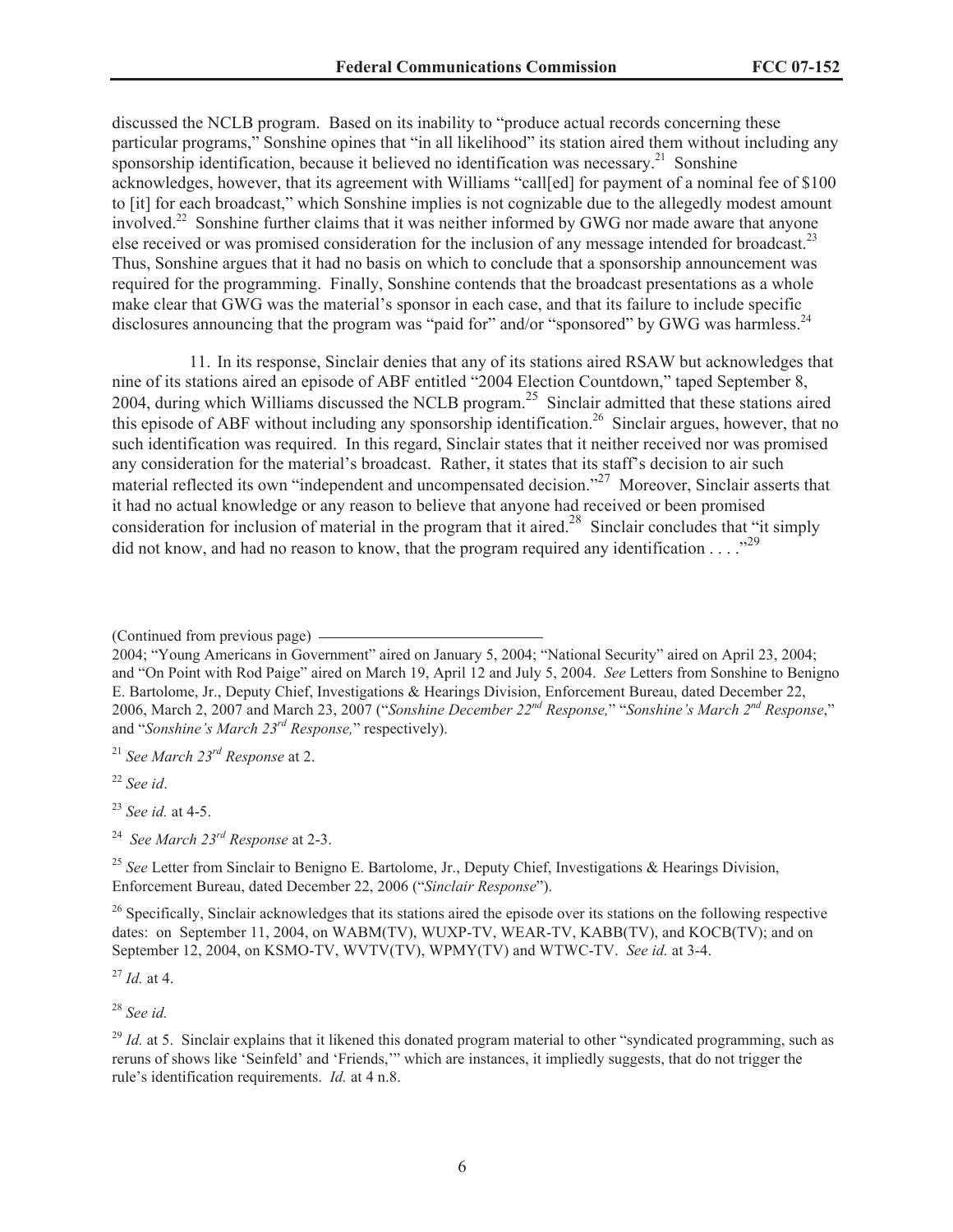## **III. DISCUSSION**

12. Under Section 503(b)(1) of the Act, any person who is determined by the Commission to have willfully or repeatedly failed to comply with any provision of the Act or any rule, regulation, or order issued by the Commission shall be liable to the United States for a monetary forfeiture penalty.<sup>30</sup> To impose such a forfeiture penalty, the Commission must issue a notice of apparent liability, and the person against whom the notice has been issued must have an opportunity to show, in writing, why no such forfeiture penalty should be imposed.<sup>31</sup> The Commission will then issue a forfeiture if it finds by a preponderance of the evidence that the person has violated the Act or a Commission rule.<sup>32</sup> We conclude under this standard that Sonshine is apparently liable for a forfeiture for its willful and repeated violation of Section  $317(a)(1)$  of the Act and Section  $73.1212(a)$  of the Commission's rules and that Sinclair is apparently liable for a forfeiture for its willful and repeated violation of Section 73.1212(d) of the Commission's rules.

13. *Sonshine.* Both Section 317(a)(1) of the Act and Section 73.1212(a) of the Commission's rules expressly provide that broadcast stations must identify the sponsor of material whenever they accept "money, service or other valuable consideration" to air the material. Sonshine concedes that it received money in exchange for the broadcast of the five RSAW episodes identified above, but implies that the nominal amount of the payment – \$100 per broadcast – excuses it from making a sponsorship announcement. To the extent Sonshine takes this position, it is unavailing. The duty to provide a sponsorship announcement where money is exchanged for airtime is part of the primary obligation stated in Section  $317(a)(1)$  of the Act and Section  $73.1212(a)$  of the Commission's rules. The provisos to these sections, which afford a limited exception to the announcement duty, operate by excluding certain classes of "service or other valuable consideration" from triggering the obligation. Specifically, they provide that the terms "service or other valuable consideration" as used in these sections "shall not include any service or property furnished without charge or at a nominal charge…." Notably, the term "money," which is named as a form of consideration that would oblige a station to air a sponsorship announcement, is not mentioned in the provisos. Moreover, unlike the provisos, the primary obligation stated in Section  $317(a)(1)$  of the Act and Section 73.1212(a) of the Commission's rules recognizes no exception for "nominal" monetary payments. On the contrary, the statute requires sponsorship identification where a broadcaster is paid "*any money*, service or other valuable consideration."<sup>33</sup> We conclude that the receipt

<sup>30</sup> 47 U.S.C. § 503(b)(1)(B); 47 C.F.R. § 1.80(a)(1); *see also* 47 U.S.C. § 503(b)(1)(D) (forfeitures for violation of 14 U.S.C. § 1464). Section 312(f)(1) of the Act defines willful as "the conscious and deliberate commission or omission of [any] act, irrespective of any intent to violate" the law.  $47 \text{ U.S.C.} \text{ } \text{\$} 312 \text{ (f)}(1)$ . The legislative history to Section 312(f)(1) of the Act clarifies that this definition of willful applies to both Sections 312 and 503(b) of the Act, H.R. Rep. No. 97-765, 97<sup>th</sup> Cong. 2d Sess. 51 (1982), and the Commission has so interpreted the term in the Section 503(b) context. *See, e.g., Southern California Broadcasting Co*., Memorandum Opinion and Order, 6 FCC Rcd 4387, 4388 (1991) ("*Southern California Broadcasting Co.*"). The Commission may also assess a forfeiture for violations that are merely repeated, and not willful. *See, e.g., Callais Cablevision, Inc.*, Notice of Apparent Liability for Monetary Forfeiture, 16 FCC Rcd 1359 (2001) (issuing a Notice of Apparent Liability for, *inter alia*, a cable television operator's repeated signal leakage). "Repeated" merely means that the act was committed or omitted more than once, or lasts more than one day. *Southern California Broadcasting Co.*, 6 FCC Rcd at 4388, ¶ 5; *Callais Cablevision, Inc.,* 16 FCC Rcd at 1362, ¶9.

<sup>31</sup> 47 U.S.C. § 503(b); 47 C.F.R. § 1.80(f).

<sup>32</sup> *See, e.g., SBC Communications, Inc*., Forfeiture Order, 17 FCC Rcd 7589, 7591, ¶ 4 (2002) (forfeiture paid).

 $33$  47 U.S.C. § 317(a)(1) (emphasis added).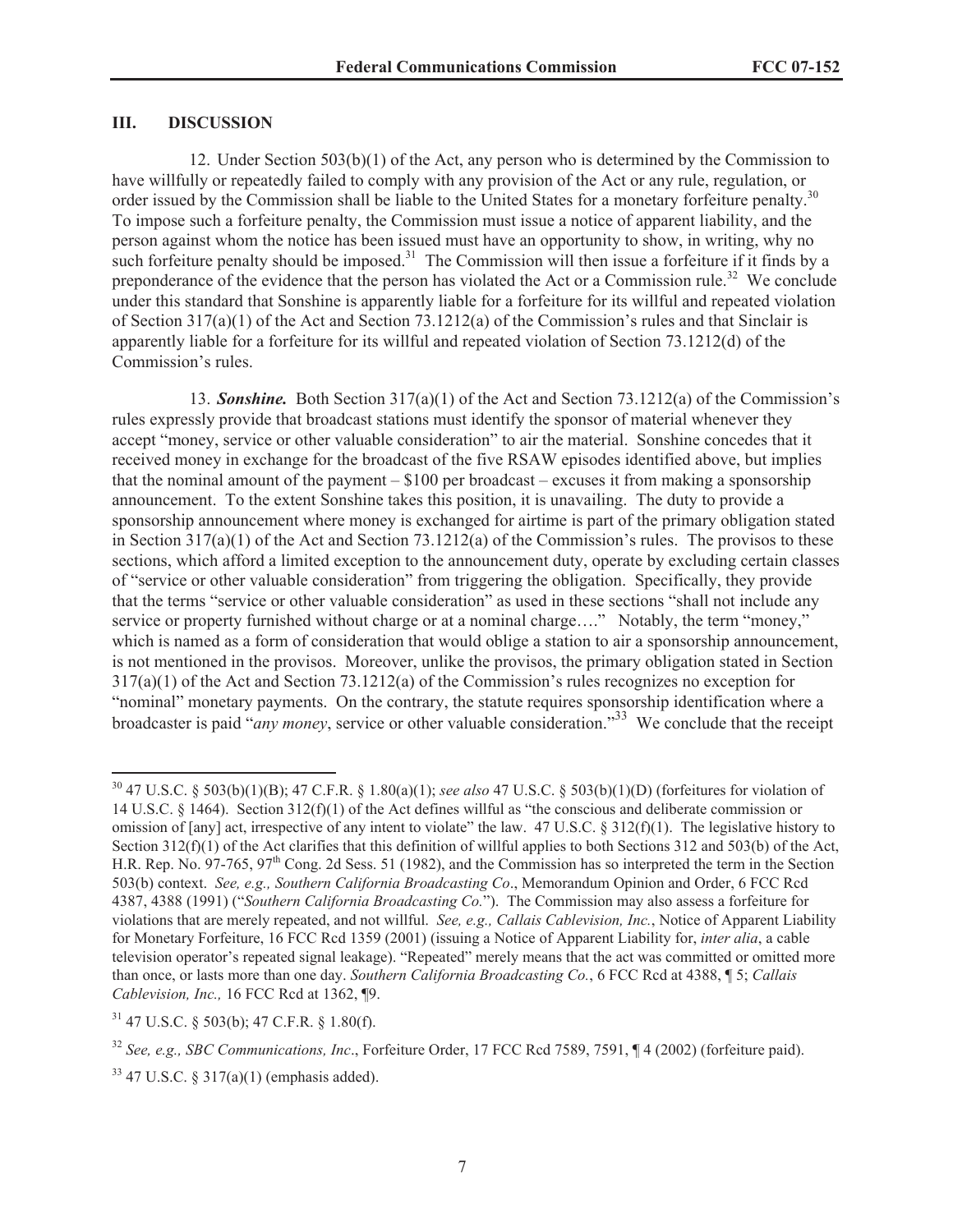of money in exchange for the broadcast of material requires a sponsorship announcement regardless of whether the amount could be considered nominal or not.<sup>34</sup>

14. Moreover, we do not agree that the overall presentations of the RSAW episodes obviated the need for Sonshine to provide identification announcements in the form specified under the rules.<sup>35</sup> A sponsorship identification announcement must state in language understandable to a majority of the audience that the station has received consideration for the matter broadcast and from whom that consideration was received.<sup>36</sup>

15. According to Section 73.1212(a)(1), the station shall announce "[t]hat such matter is sponsored, paid for or furnished, in whole or in part."<sup>37</sup> In addition under Section 73.1212(a)(2)(i): "For the purposes of this section, the term 'sponsored' shall be deemed to have the same meaning as 'paid for.<sup>"38</sup> Thus, the Commission has found that the phrase "sponsored by" may be used in place of "paid" for," but no other substitute words or phrases have been specifically allowed.<sup>39</sup> In addition, the term "presented by" is subject to differing interpretations which could lead to public confusion or misunderstanding. Thus, the term "presented by" does not clearly inform the audience that it is hearing

<sup>36</sup> *See Application of Sponsorship Identification Rules to Political Broadcasts, Teaser Announcements, Governmental Entities and other Organizations*, Public Notice, 66 FCC 2d 302 (1977) ("*1977 Public Notice")*.

 $37$  Substantially similar language, applicable to origination cablecasting, is set forth at 47 C.F.R. § 76.1615(a).

<sup>38</sup> Same language set forth at 47 C.F.R.  $\frac{5}{6}$  76.1615(a), applicable to origination cablecasting.

<sup>39</sup> *See* 1977 Public Notice, 66 FCC 2d at 302. *See, e.g., Dallas Media Investors Corporation (Licensee of Station KDFI-TV),* Notice of Apparent Liability for Forfeiture, 8 FCC Rcd 3597 (Mass Med. Bur. 1993) (words "presentation," "copyright," and other words used to indicated the source of the sponsored material or ownership rights of the program's creator are not sufficient to satisfy the requirements of Section 317 of the Act and the Commission's sponsorship identification rules); *Channel 36 Licensee Corporation (Licensee of Station WATL(TV)),*  Notice of Apparent Liability for Forfeiture, 7 FCC Rcd 6541 (Mass Med. Bur. 1992) (announcements stating that the program has been paid for "by the distributor" do not identify the sponsor, and are not sufficient to satisfy the requirements of Section 317 of the Act and the Commission's sponsorship identification rules and visual display of "Coral Ridge Report" with aural announcement "Coral Ridge Ministries presents the Coral Ridge Report with Doctor D. James Kennedy…" does not comply with sponsorship identification requirements); *Midwest Radio-Television, Inc. (Licensee of Stations WCCO(AM)),* Memorandum Opinion and Order, 49 FCC 2d 512 (1974) (Forfeiture assessed against licensee for violation of Section 317 of the Act and Commission's sponsorship identification rule. "This is Jack Douglas speaking for the Minnesota School Boards Association," is not sufficient as there was no indication that the announcement was sponsored or paid for by the association); and *Lamar A. Newcomb,* 1 FCC 2d 1395 (1965) (program sponsored by Reverend Dale Crowley identified by announcement of the words "Dale Crowley" not sufficient because there was no indication that the Reverend Crowley was sponsoring or paying for the program).

<sup>34</sup> *See Keene Corp. v. United States*, 508 U.S. 200, 208 (1993) ("where Congress includes particular language in one section of a statute but omits it in another … , it is generally presumed that Congress acts intentionally and purposely in the disparate inclusion or exclusion."), *quoting Russello v. United States*, 464 U.S. 16, 23 (1983).

<sup>&</sup>lt;sup>35</sup> Sonshine argues that the overall presentations, which included introductory visual identification of the program title "Right Side with Armstrong Williams," similar aural identifications given at program breaks, and the closing display of production credits indicating that the program is owned by GWG, should be deemed to provide sufficient identification to viewers that GWG was the material's sponsor. *See Response* at 2-3.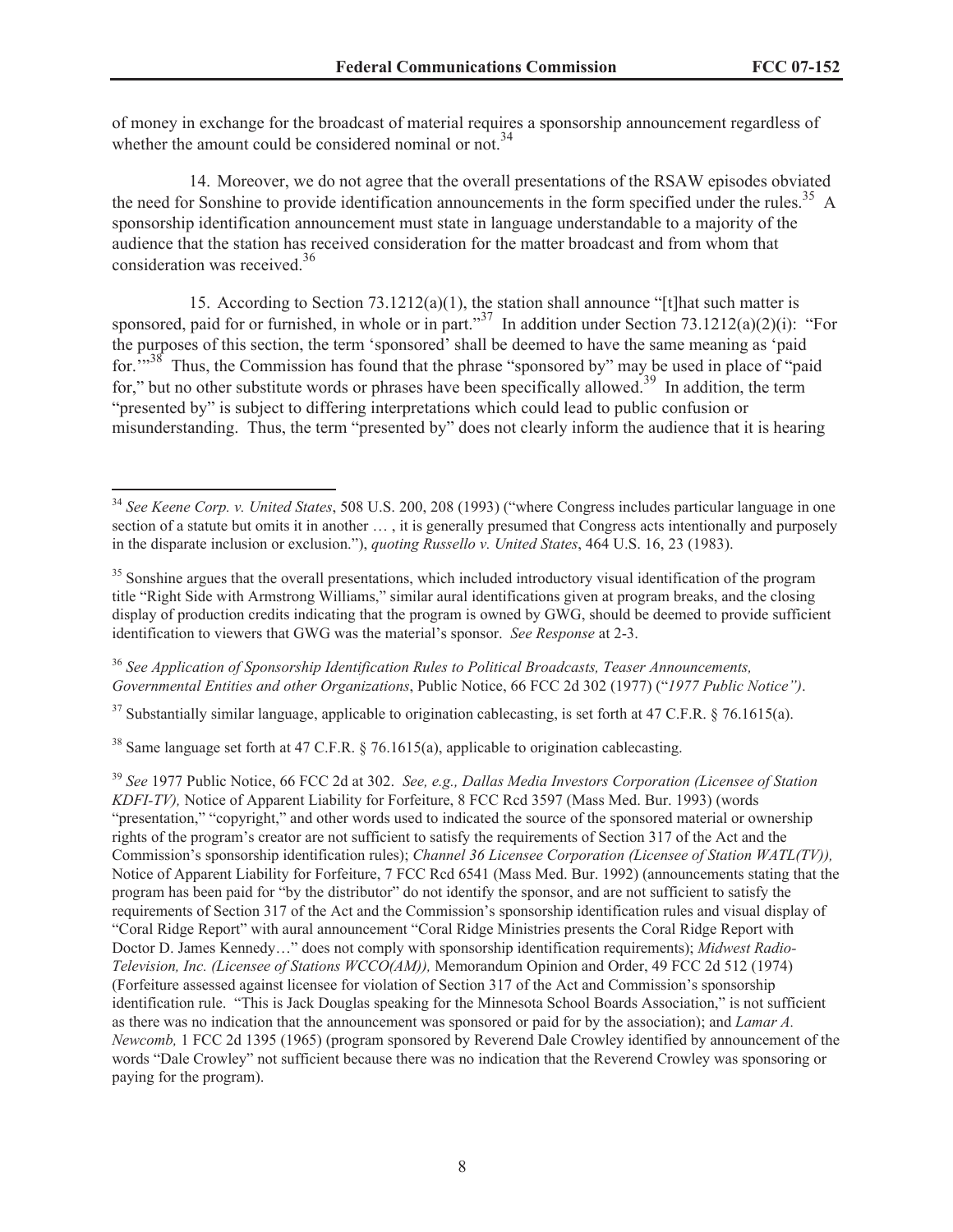or viewing matter which has been paid for.<sup>40</sup> Moreover, the Commission has ruled that use of "promotional fees furnished by" is not sufficient. $^{41}$  Thus, due to the potential confusion and harm caused by alternative types of identification, the permissible forms of identification are narrowly drawn. In view of the foregoing, we find no merit to Sonshine's argument that the programs' overall presentations, which included identification of the program title, participants, and production company, made clear to viewers that those entities were also the material's sponsors. Consequently, we find that the broadcasts in question lacked appropriate sponsorship identification.

16. We conclude that Sonshine willfully and repeatedly violated Section  $317(a)(1)$  of the Act and Section 73.1212(a) of the Commission's rules by airing the RSAW episodes "What is Faith," "Year End Review," "Young Americans in Government,"<sup>42</sup> "National Security," and "On Point with Rod Paige," over Station WBPH-TV without airing the proper sponsorship identification. The imposition of a monetary forfeiture to redress of these failures is appropriate.<sup>43</sup>

17. *Sinclair.* As noted above, Section 73.1212(d) of the Commission's rules makes clear that broadcast stations must identify the sponsor of any materials or services furnished for use in connection with "any political broadcast matter or any broadcast matter involving the discussion of a controversial issue of public importance  $\dots$  . ...<sup>44</sup> In this case, Williams and GWG provided Sinclair with a complete program for broadcast on its stations and that program, entitled "2004 Election Countdown," consisted, in substantial part, of partisan representatives and commentators analyzing and debating various issues central to the presidential campaign then underway, as well as clips of the candidates themselves making political statements at their respective parties' conventions. Based on these characteristics, we find that this program material was furnished for use in connection with "political broadcast matter" within the meaning of Section 73.1212(d) of the Commission's rules.<sup>45</sup> Accordingly, during each broadcast,

<sup>42</sup> *See* n.19, *supra.*

<sup>44</sup> *See* para. 5, *supra.*

<sup>45</sup> Although the Commission has not specifically defined the term "political" for purposes of evaluating a licensee's duties under 47 C.F.R. § 73.1212(d), that fact should not deter licensees from making good faith determinations in this area. Given the nature of the ABF episode, including its title, we do not believe that a licensee could, in good faith, consider this material anything but political. In any event, the Commission has previously concluded that issues pertaining to "elections," which the ABF episode clearly addresses, are presumptively controversial and of public importance. *See Primer, Political Broadcasting*, 100 FCC 2d 1476, 1536-37 (1984) (staff report suggesting that term reaches material that deals "with political subjects"); *Gary M. Sukow*, 36 FCC 2d 668 (1972) (suggestion that term applies to any interview with a political officeholder, whether or not in connection with present election). The same sponsorship announcement requirements apply to broadcast matter involving the discussion of a controversial issue of public importance as to political broadcast matter. We note that Sinclair does not maintain that this material is non-political for purposes of our sponsorship identification regulations, nor does it maintain that it acted reasonably and in good faith in determining that this material is non-political. Indeed, the record does not reflect that Sinclair considered the issue.

<sup>40</sup> *Id.*

<sup>41</sup> *See National Broadcasting Company,* Letter By Direction of the Commission, 27 FCC 2d 75 (1970).

<sup>&</sup>lt;sup>43</sup> Given our conclusion that Sonshine violated 47 U.S.C. § 317(a)(1) and 47 C.F.R. § 73.1212(a), we decline to address the issue of whether any of the programming that Sonshine aired included political matter or any matter involving a discussion of a controversial issue of public importance and, if so, whether Sonshine also violated Section 73.1212(d) of the Commission's rules.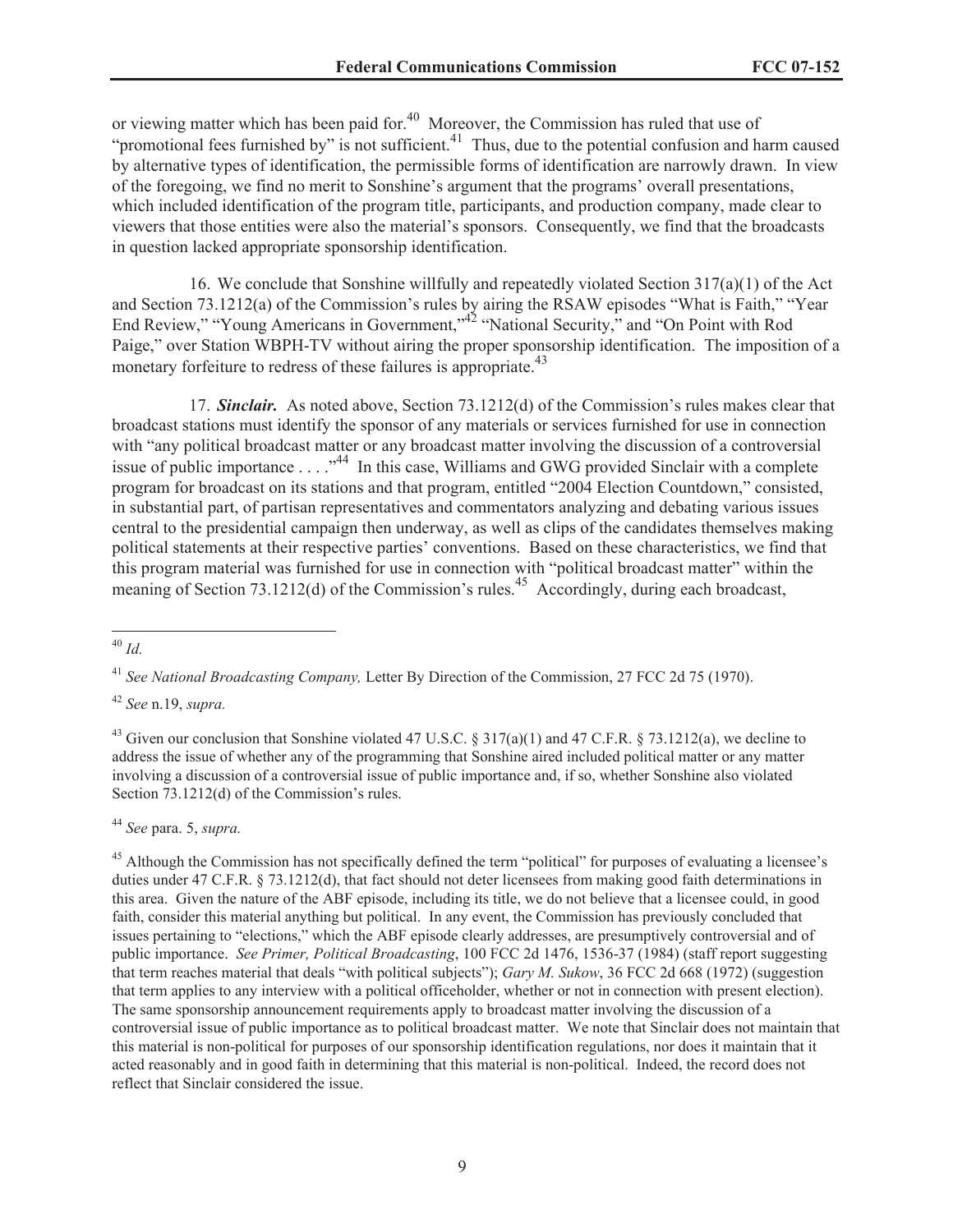Sinclair was obliged to air announcements indicating that the program was furnished by Williams, irrespective of whether it was provided to Sinclair without charge. <sup>46</sup> We conclude that Sinclair willfully and repeatedly violated Section 73.1212(d) of the Commission's rules by airing the ABF episode "2004 Election Countdown" over its stations on the respective dates noted above without airing proper sponsorship identification and that the imposition of a monetary forfeiture in redress of these failures is appropriate. In this regard, we observe that the Commission has placed particular importance on a licensee's obligation to identify to its viewers any and all sponsors of politically related messages.

18. *Forfeitures.* The Commission's *Forfeiture Policy Statement* sets a base forfeiture amount of \$4,000 for sponsorship identification violations.<sup>47</sup> After considering the record and all of the factors contained in Section 503(b)(2)(D) of the Act, 47 U.S.C. § 503(b)(2)(D), and the *Forfeiture Policy Statement*, we believe a forfeiture of \$40,000 is appropriate for Sonshine's violations. This represents the base amount for each of the ten broadcasts by WBPH-TV of the referenced RSAW episodes.<sup>48</sup> After similar consideration, we believe a \$36,000 forfeiture is appropriate for Sinclair's violations. This represents the base amount for the single broadcast of the ABF program over each of the nine abovecaptioned Sinclair stations on September 11 or 12, 2004.<sup>49</sup>

#### **IV. ORDERING CLAUSES**

19. ACCORDINGLY, IT IS ORDERED THAT, pursuant to Section 503(b) of the Communications Act of 1934, as amended, and Sections 0.111, 0.311 and 1.80 of the Commission's rules,<sup>50</sup> Sonshine is hereby NOTIFIED of its APPARENT LIABILITY FOR FORFEITURE in the amount of Forty Thousand Dollars (\$40,000) for willfully and repeatedly violating Section 317(a)(1) of the Act and Section 73.1212(a) of the Commission's rules.

20. IT IS FURTHER ORDERED THAT, pursuant to Section 503(b) of the Communications Act of 1934, as amended, and Sections  $0.111$ ,  $0.311$  and  $1.80$  of the Commission's rules,<sup>51</sup> Sinclair is hereby NOTIFIED of its APPARENT LIABILITY FOR FORFEITURE in the amount of Thirty-Six Thousand Dollars (\$36,000) for willfully and repeatedly violating Section 73.1212(d) of the Commission's rules.

21. IT IS FURTHER ORDERED THAT, pursuant to Section 1.80 of the Commission's rules, within thirty days of the release of this Notice, Sonshine and Sinclair SHALL EACH PAY to the United States the full amount of the proposed forfeitures or SHALL EACH FILE a written statement seeking reduction or cancellation of the proposed forfeitures.

<sup>49</sup> *See* n.26, *supra*.

 $^{51}$  *Id.* 

<sup>&</sup>lt;sup>46</sup> The subject program exceeded five minutes in length. Under the terms of Section 72.1212(d), sponsorship announcements were therefore required at both the beginning and end of the program.

<sup>47</sup> *The Commission's Forfeiture Policy Statement and Amendment of Section 1.80 of the Commission's Rules*, 12 FCC Rcd 17087, 17114 (1997), *recons. denied* 15 FCC Rcd 303 (1999); 47 C.F.R. § 1.80(b).

<sup>48</sup> *See* n.20, *supra*.

<sup>50</sup> 47 C.F.R. §§ 0.111, 0.311 and 1.80.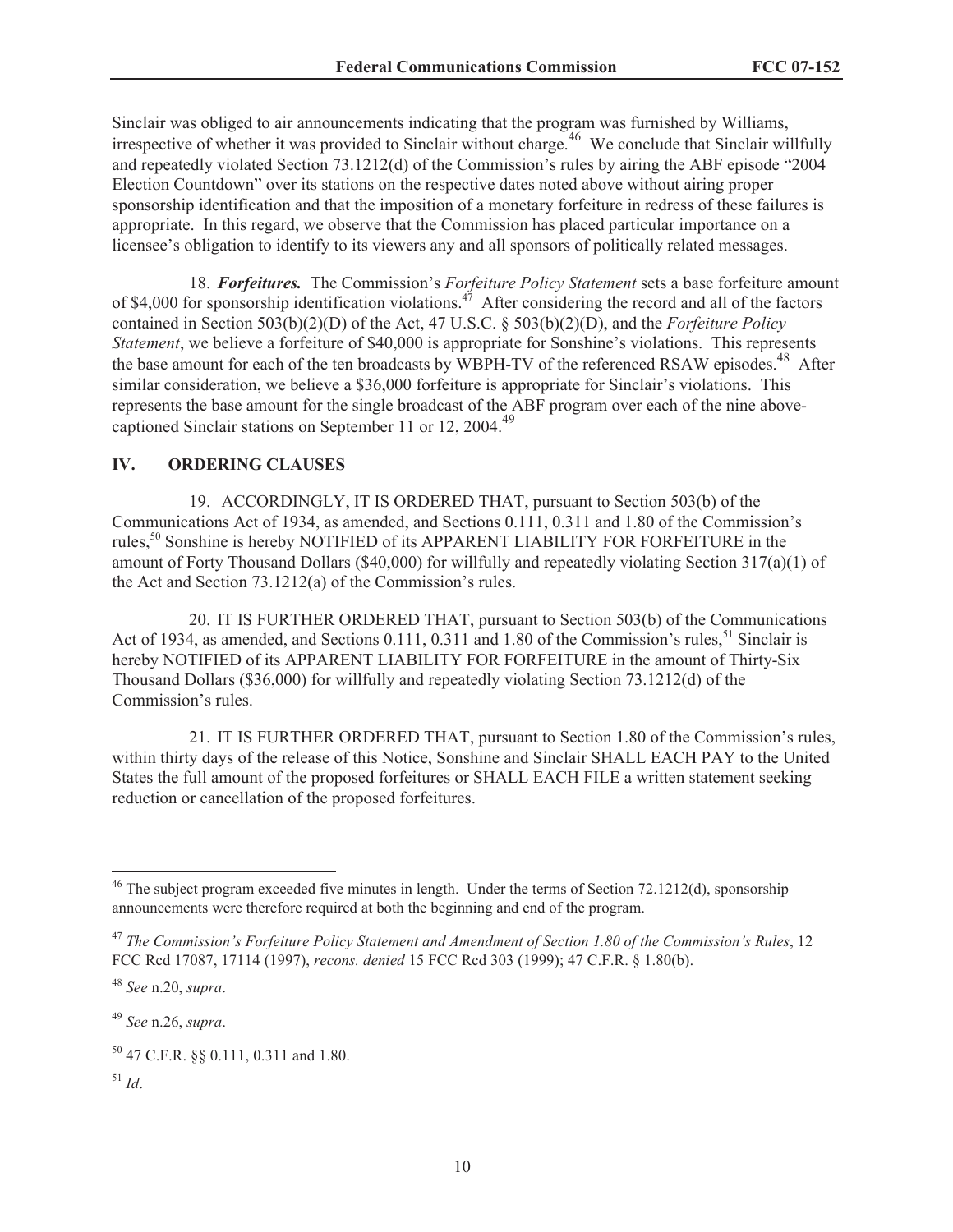22. Payment of the forfeitures must be made by mailing check or similar instrument, payable to the order of the Federal Communications Commission. The payment MUST INCLUDE the respective FCC Registration Number ("FRN") and the NAL/Account Number for the payor specified in the caption of this *NAL.* Payment by check or money order may be mailed to Federal Communications Commission P.O. Box 358340 Pittsburgh, PA 15251-8340. Payment by overnight mail may be sent to Mellon Bank/LB 358340, 500 Ross Street, Room 1540670, Pittsburgh, PA 15251. Payment by wire transfer may be made to ABA Number 043000261, receiving bank Mellon Pittsburgh, and account number BNF: FCC/ACV--9116229.

23. Each response, if any, must be mailed to Hillary S. DeNigro, Chief, Investigations and Hearings Division, Enforcement Bureau, Federal Communications Commission, 445 12<sup>th</sup> Street, S.W, Room 4-C330, Washington, D.C. 20554 and MUST INCLUDE the respective NAL/Acct. No. for the responding party referenced above.

24. The Commission will not consider reducing or canceling a forfeiture in response to a claim of inability to pay unless the respondent submits: (1) federal tax returns for the most recent threeyear period; (2) financial statements prepared according to generally accepted accounting practices ("GAAP"); or (3) some other reliable and objective documentation that accurately reflects the respondent's current financial status. Any claim of inability to pay must specifically identify the basis for the claim by reference to the financial documentation submitted.

25. Requests for payment of the full amount of the *NAL* under an installment plan should be sent to: Associate Managing Director – Financial Operations,  $445 \frac{12^{th}}{3}$  Street, S.W., Room 1A625, Washington, D.C. 20554.<sup>52</sup>

26. IT IS FURTHER ORDERED THAT a copy of this Notice SHALL BE SENT, by Certified Mail/Return Receipt Requested, to Sonshine Family Television, Inc., 813 N. Fenwick Street, Allentown, Pennsylvania 18109, and to its counsel, J. Geoffrey Bentley, Esq., 2700 Copper Creek Road, Oak Hill, Virginia 20171, and to Sinclair Broadcast Group, Inc., Pillsbury Winthrop Shaw Pittman LLP, 2300 N Street, N.W., Washington, D.C. 20037-1128, and to its counsel, Kathryn R. Schmeltzer, Esq., and Paul A. Cicelski, Esq., at the same address.

### FEDERAL COMMUNICATIONS COMMISSION

Marlene H. Dortch Secretary

<sup>52</sup> *See* 47 C.F.R. § 1.1914.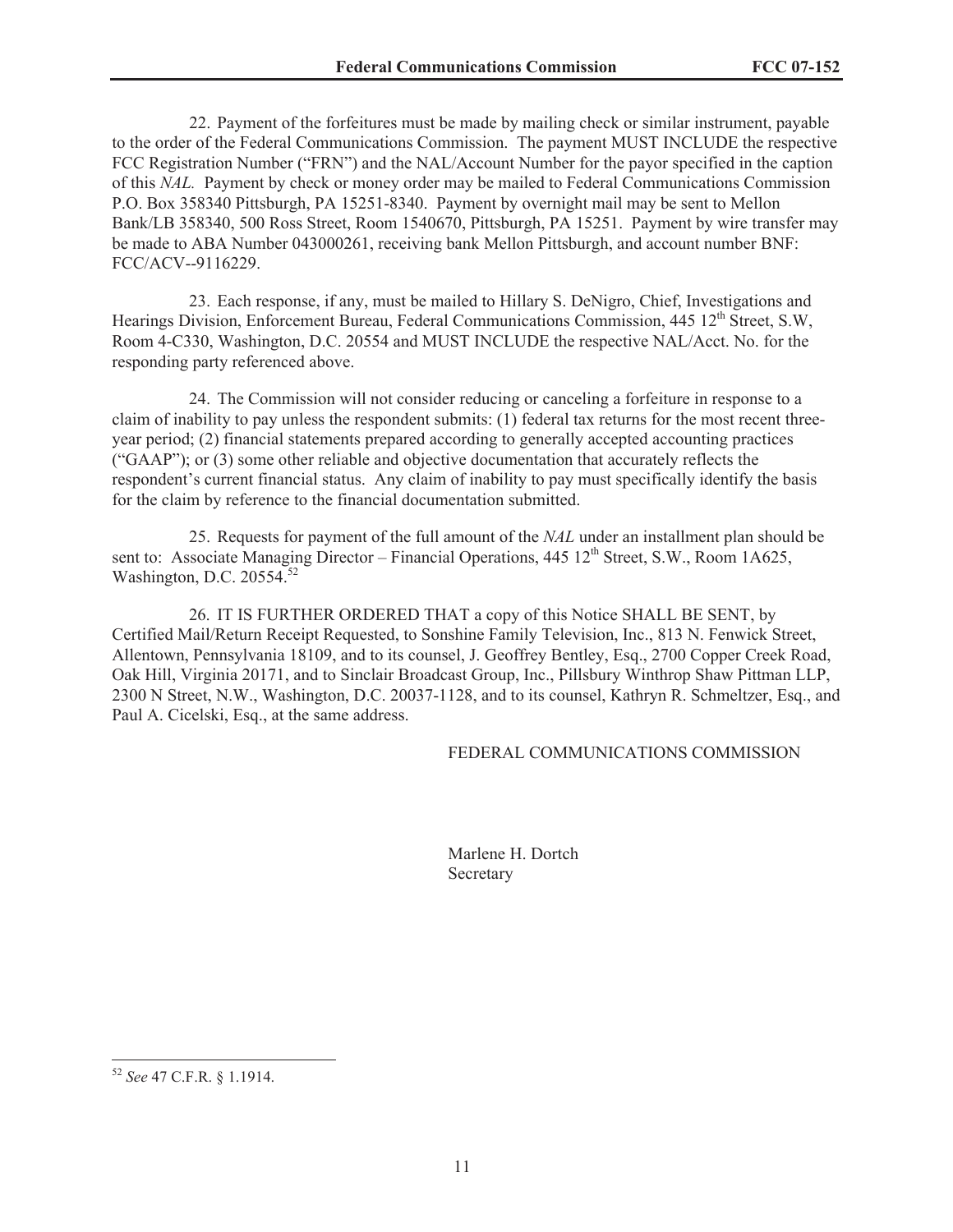#### **JOINT STATEMENT OF COMMISSIONER JONATHAN S. ADELSTEIN AND COMMISSIONER MICHAEL J. COPPS**

# *In the Matter of Sonshine Family Television, Inc, and Sinclair Broadcast Group, Inc., Notice of Apparent Liability for Forfeiture*

Growing abuses of the public trust in recent years are shaking Americans' confidence in the press. When pundits are paid to promote a corporate or government agenda while the public is never told, all commenters and journalists become suspect. The repeated revelations of advertisers paying their way onto news programming without disclosure undercut the credibility of all journalists. When budget cuts in newsrooms lead broadcasters to substitute advertisements disguised by slick public relations firms as news instead of paying for their own work, viewers and listener wonder what they can believe. When newsrooms are too strapped or sloppy to perform their due diligence and provide disclosure announcements, as required by law, it leads to a crisis of confidence.

So we now face a crisis in American journalism. That is why today's action by the Commission is so important. It sends a clear message that the public has a right to know who is trying to persuade them so they can make up their own minds about what is presented to them.

While some will try to turn this into a First Amendment issue, sponsorship identification in no way requires anyone to limit anything they communicate. On the contrary, it requires more speech, not less. The only reason it can be construed as limiting expression is because broadcasters and cable operators are too embarrassed to reveal who paid to produce or espouse material they are pretending is their own product. In fact, established ethical guidelines, which are routinely ignored, call for just such disclosure. The reticence to disclose, or to otherwise refrain from using material paid for by a sponsor, is not a restraint upon free expression.

Today, with the release of this *Notice of Apparent Liability for Forfeiture*, the Commission again puts broadcasters and cable operators on notice that the public deserves a clear statement on whether or not the programming they are watching is sponsored by a government or corporate interest.

This *Forfeiture Notice* reinforces the rule that the Commission's disclosure obligations do not only apply to broadcasters. Rather, the Commission is serious about applying the rules to everyone up and down the chain of production and distribution.<sup>1</sup> Today, the Commission places broadcasters, producers and distributors on notice. Each and every individual has a duty to report the real source of any programming on television or radio. Employers and employees must ensure the audience knows where the programming they are watching originated or who paid for it. The argument that the overall presentation of the material obviates the need to provide sponsorship identification announcements is unavailing. Under our clear rules, any consideration must be revealed to the audience.

Failure to disclose Armstrong Williams was paid by the Department of Education to promote an agenda on the air by itself violates Federal law.<sup>2</sup> On top of that, without making a positive or negative

<sup>&</sup>lt;sup>1</sup> See Letters from Enforcement Bureau, FCC, to Graham Williams Group and Ketchum, Inc., File No. EB-05-IH-0031 (July 23, 2007).

<sup>2</sup> Section 507 of the Communications Act of 1934, as amended, codified at 47 U.S.C. § 508. *See* Letter from Enforcement Bureau, FCC, to Graham Williams Group, Inc., File No. EB-05-IH-0031 (July 23, 2007)("[T]he record (continued….)